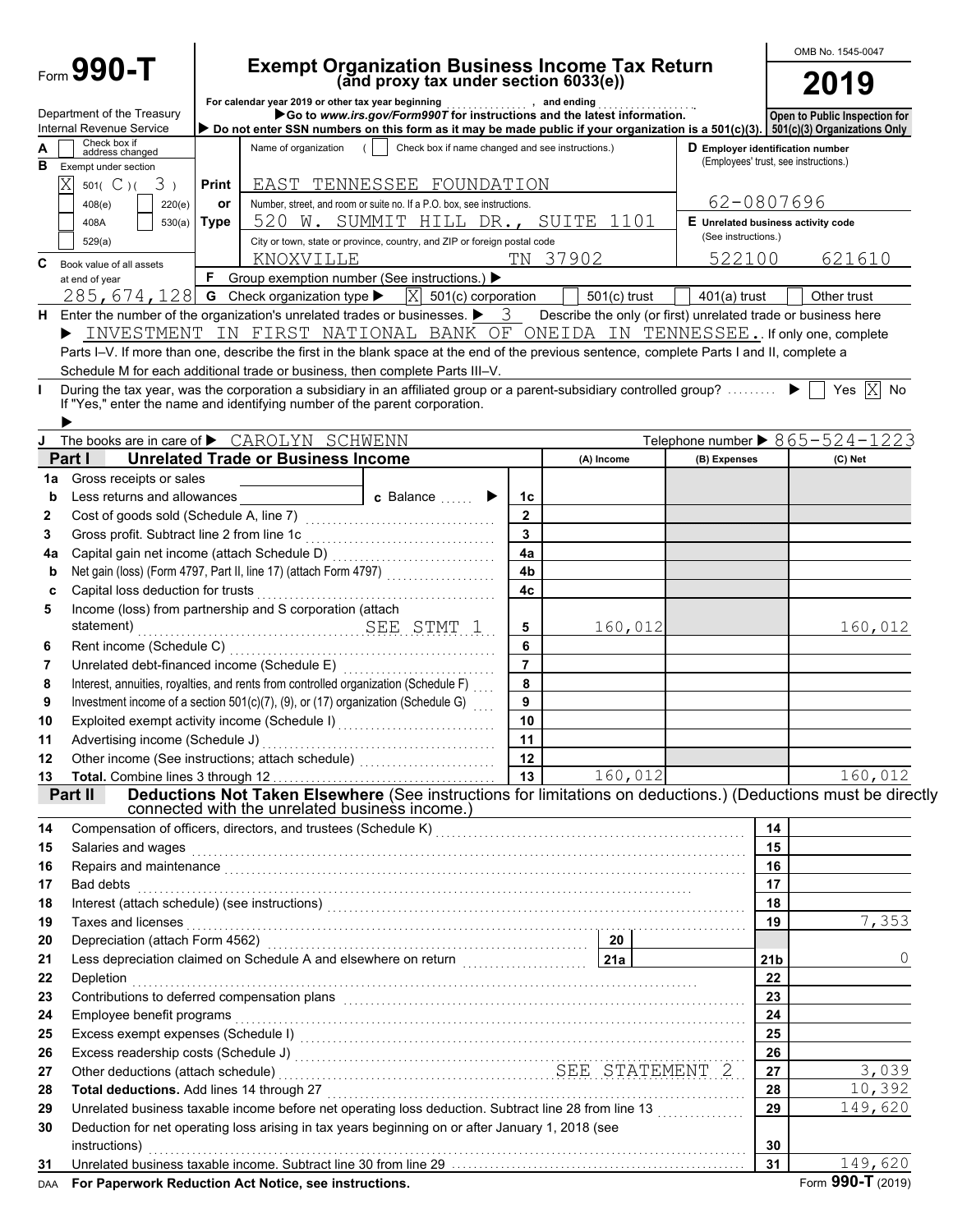### Form 990-T (2019) EAST TENNESSEE FOUNDATION 62-0807696

Page 2

|                      | extene                     | <b>Total Unrelated Business Taxable income</b>                                                                                                                                                                                                                                                                                                                                      |                 |                   |                       |               |    |                                                      |
|----------------------|----------------------------|-------------------------------------------------------------------------------------------------------------------------------------------------------------------------------------------------------------------------------------------------------------------------------------------------------------------------------------------------------------------------------------|-----------------|-------------------|-----------------------|---------------|----|------------------------------------------------------|
| 32                   |                            | Total of unrelated business taxable income computed from all unrelated trades or businesses (see                                                                                                                                                                                                                                                                                    |                 |                   |                       |               |    |                                                      |
|                      |                            | instructions)                                                                                                                                                                                                                                                                                                                                                                       |                 |                   |                       | 32            |    | 159, 131                                             |
| 33                   |                            | Amounts paid for disallowed fringes                                                                                                                                                                                                                                                                                                                                                 |                 |                   |                       | 33            |    |                                                      |
| 34                   |                            | Charitable contributions (see instructions for limitation rules) SEE STMT 3                                                                                                                                                                                                                                                                                                         |                 |                   |                       | 34            |    | 15,913                                               |
| 35                   |                            | Total unrelated business taxable income before pre-2018 NOLs and specific deductions. Subtract line                                                                                                                                                                                                                                                                                 |                 |                   |                       |               |    |                                                      |
|                      |                            | 34 from the sum of lines 32 and 33                                                                                                                                                                                                                                                                                                                                                  |                 |                   |                       | 35            |    | 143,218                                              |
| 36                   |                            | Deductions for net operating loss arising in tax years beginning before January 1, 2018 (see                                                                                                                                                                                                                                                                                        |                 |                   |                       |               |    |                                                      |
|                      |                            | instructions)                                                                                                                                                                                                                                                                                                                                                                       |                 |                   |                       | 36            |    |                                                      |
| 37                   |                            | Total of unrelated business taxable income before specific deduction. Subtract line 36 from line 35                                                                                                                                                                                                                                                                                 |                 |                   |                       | 37            |    | 143,218                                              |
|                      |                            |                                                                                                                                                                                                                                                                                                                                                                                     |                 |                   |                       | 38            |    | 1,000                                                |
| 38                   |                            | Specific deduction (Generally \$1,000, but see line 38 instructions for exceptions) [1] [1] Specific deduction (Generally \$1,000, but see line 38 instructions for exceptions)                                                                                                                                                                                                     |                 |                   |                       |               |    |                                                      |
| 39                   |                            | Unrelated business taxable income. Subtract line 38 from line 37. If line 38 is greater than line 37,                                                                                                                                                                                                                                                                               |                 |                   |                       |               |    |                                                      |
|                      |                            | enter the smaller of zero or line 37 <b>Section 20 CONSUMER 20 CONSUMER CONSUMER CONSUMER CONSUMER CONSUMER CONSUMER CONSUMER CONSUMER CONSUMER CONSUMER CONSUMER CONSUMER CONSUMER CONSUMER CON</b>                                                                                                                                                                                |                 |                   |                       | 39            |    | 142,218                                              |
|                      | e kin                      | <b>Tax Computation</b>                                                                                                                                                                                                                                                                                                                                                              |                 |                   |                       |               |    |                                                      |
| 40<br>41             |                            | Organizations Taxable as Corporations. Multiply line 39 by 21% (0.21)<br>Trusts Taxable at Trust Rates. See instructions for tax computation. Income tax on                                                                                                                                                                                                                         |                 |                   | $\blacktriangleright$ | 40            |    | 29,866                                               |
|                      |                            | the amount on line 39 from: $\ \cdot\ $ Tax rate schedule or                                                                                                                                                                                                                                                                                                                        |                 |                   | ▶                     | 41            |    |                                                      |
|                      |                            | $\left \right $ Schedule D (Form 1041)                                                                                                                                                                                                                                                                                                                                              |                 |                   |                       | 42            |    |                                                      |
| 42                   |                            | Proxy tax. See instructions                                                                                                                                                                                                                                                                                                                                                         |                 |                   |                       |               |    |                                                      |
| 43                   |                            | Alternative minimum tax (trusts only) encouragement control and the minimum state of the minimum tax (trusts only)                                                                                                                                                                                                                                                                  |                 |                   |                       | 43            |    |                                                      |
| 44                   |                            |                                                                                                                                                                                                                                                                                                                                                                                     |                 |                   |                       | 44            |    |                                                      |
| 45                   |                            |                                                                                                                                                                                                                                                                                                                                                                                     |                 |                   |                       | 45            |    | 29,866                                               |
|                      |                            | <b>Part V</b> Tax and Payments                                                                                                                                                                                                                                                                                                                                                      |                 |                   |                       |               |    |                                                      |
| 46а                  |                            | Foreign tax credit (corporations attach Form 1118; trusts attach Form 1116)                                                                                                                                                                                                                                                                                                         | 46a             |                   |                       |               |    |                                                      |
| b                    |                            | Other credits (see instructions)                                                                                                                                                                                                                                                                                                                                                    | 46b             |                   |                       |               |    |                                                      |
| c                    |                            |                                                                                                                                                                                                                                                                                                                                                                                     | <b>46c</b>      |                   |                       |               |    |                                                      |
| d                    |                            | Credit for prior year minimum tax (attach Form 8801 or 8827)                                                                                                                                                                                                                                                                                                                        | <b>46d</b>      |                   |                       |               |    |                                                      |
| е                    |                            |                                                                                                                                                                                                                                                                                                                                                                                     |                 |                   |                       | 46e           |    |                                                      |
| 47                   | Other taxes.               |                                                                                                                                                                                                                                                                                                                                                                                     |                 |                   |                       | 47            |    | 29,866                                               |
| 48                   |                            | Form 8611 Form 8697 Form 8866 J Other (att. sch.)<br>Form 4255<br>Check if from:                                                                                                                                                                                                                                                                                                    |                 |                   |                       | 48            |    |                                                      |
| 49                   |                            |                                                                                                                                                                                                                                                                                                                                                                                     |                 |                   |                       | 49            |    | 29,866                                               |
| 50                   |                            | 2019 net 965 tax liability paid from Form 965-A or Form 965-B, Part II, column (k) line 3                                                                                                                                                                                                                                                                                           |                 |                   |                       | 50            |    |                                                      |
| 51a                  |                            |                                                                                                                                                                                                                                                                                                                                                                                     | 51a             |                   |                       |               |    |                                                      |
| b                    |                            |                                                                                                                                                                                                                                                                                                                                                                                     | 51 <b>b</b>     | 35,000            |                       |               |    |                                                      |
| c                    |                            |                                                                                                                                                                                                                                                                                                                                                                                     | 51c             |                   |                       |               |    |                                                      |
| d                    |                            | Foreign organizations: Tax paid or withheld at source (see instructions)                                                                                                                                                                                                                                                                                                            | 51d             |                   |                       |               |    |                                                      |
| е                    |                            |                                                                                                                                                                                                                                                                                                                                                                                     | 51e             |                   |                       |               |    |                                                      |
| f                    |                            | Credit for small employer health insurance premiums (attach Form 8941)                                                                                                                                                                                                                                                                                                              | 51f             |                   |                       |               |    |                                                      |
|                      |                            | Other credits, adjustments, and payments:   Form 2439                                                                                                                                                                                                                                                                                                                               |                 |                   |                       |               |    |                                                      |
|                      |                            | Total $\blacktriangleright$<br>Other <b>Community</b> Department of the Community of the Community of the Community of the Community of the Community of the Community of the Community of the Community of the Community of the Community of the Community of the<br>Form 4136 2008 2009 12:00:00 12:00:00 12:00:00 12:00:00 12:00:00 12:00:00 12:00:00 12:00:00 12:00:00 12:00:00 | 51 <sub>g</sub> |                   |                       |               |    |                                                      |
| 52                   |                            |                                                                                                                                                                                                                                                                                                                                                                                     |                 |                   |                       | 52            |    | 35,000                                               |
| 53                   |                            |                                                                                                                                                                                                                                                                                                                                                                                     |                 |                   |                       | 53            |    |                                                      |
| 54                   |                            |                                                                                                                                                                                                                                                                                                                                                                                     |                 |                   |                       | 54            |    |                                                      |
| 55                   |                            | Overpayment. If line 52 is larger than the total of lines 49, 50, and 53, enter amount overpaid                                                                                                                                                                                                                                                                                     |                 |                   |                       | 55            |    | 5,134                                                |
| 56                   |                            | Enter the amount of line 55 you want: Credited to 2020 estimated tax                                                                                                                                                                                                                                                                                                                |                 | <b>Refunded</b> ▶ |                       | 56            |    | 5,134                                                |
|                      | BRITTANI                   | <b>Statements Regarding Certain Activities and Other Information (see instructions)</b>                                                                                                                                                                                                                                                                                             |                 |                   |                       |               |    |                                                      |
| 57                   |                            | At any time during the 2019 calendar year, did the organization have an interest in or a signature or other authority                                                                                                                                                                                                                                                               |                 |                   |                       |               |    | <b>No</b><br>Yes                                     |
|                      |                            | over a financial account (bank, securities, or other) in a foreign country? If "YES," the organization may have to file                                                                                                                                                                                                                                                             |                 |                   |                       |               |    |                                                      |
|                      | here $\blacktriangleright$ | FinCEN Form 114, Report of Foreign Bank and Financial Accounts. If "YES," enter the name of the foreign country                                                                                                                                                                                                                                                                     |                 |                   |                       |               |    | Χ                                                    |
|                      |                            |                                                                                                                                                                                                                                                                                                                                                                                     |                 |                   |                       |               |    | $\overline{X}$                                       |
| 58                   |                            | During the tax year, did the organization receive a distribution from, or was it the grantor of, or transferor to, a foreign trust?<br>If "YES," see instructions for other forms the organization may have to file.                                                                                                                                                                |                 |                   |                       |               |    |                                                      |
| 59                   |                            | Enter the amount of tax-exempt interest received or accrued during the tax year $\triangleright$ \$                                                                                                                                                                                                                                                                                 |                 |                   |                       |               |    |                                                      |
|                      |                            | Under penalties of perjury, I declare that I have examined this return, including accompanying schedules and statements, and to the best of my knowledge and belief, it is                                                                                                                                                                                                          |                 |                   |                       |               |    | May the IRS discuss this return                      |
| <b>Sign</b><br>Herel |                            | true, correct, and complete. Declaration of preparer (other than taxpayer) is based on all information of which preparer has any knowledge.<br>CASCILLA<br>$\mathbf{N}$ / $\mathbf{z}$                                                                                                                                                                                              |                 |                   |                       |               |    | with the preparer shown below<br>(see instructions)? |
|                      |                            | <b>SECRETARY</b>                                                                                                                                                                                                                                                                                                                                                                    |                 |                   |                       |               |    | IXI<br>Yes<br>No.                                    |
|                      |                            | Signature of officer<br>Date<br>Title<br>Print/Type preparer's name<br>Preparer's signature                                                                                                                                                                                                                                                                                         |                 | Date              |                       |               | if | PTIN                                                 |
|                      |                            | E-Brohe, CPA<br>Ames                                                                                                                                                                                                                                                                                                                                                                |                 | 11/13/00          |                       | Check         |    |                                                      |
| Paid                 |                            | JAMES E. BOOHER, CPA                                                                                                                                                                                                                                                                                                                                                                |                 |                   |                       | self-employed |    | P00286127                                            |
|                      | <b>Preparer</b>            | JAKE & MCDANIEL,<br>PC<br><b>BROWN</b><br>Firm's name                                                                                                                                                                                                                                                                                                                               |                 |                   | Firm's EIN            |               |    | 62-1170651                                           |
|                      | <b>Use Only</b>            | 2607 KINGSTON PIKE, SUITE 110                                                                                                                                                                                                                                                                                                                                                       |                 |                   |                       |               |    |                                                      |
|                      |                            | 37919-3336<br>KNOXVILLE, TN<br>Firm's address                                                                                                                                                                                                                                                                                                                                       |                 |                   | Phone no.             |               |    | 865-637-8600                                         |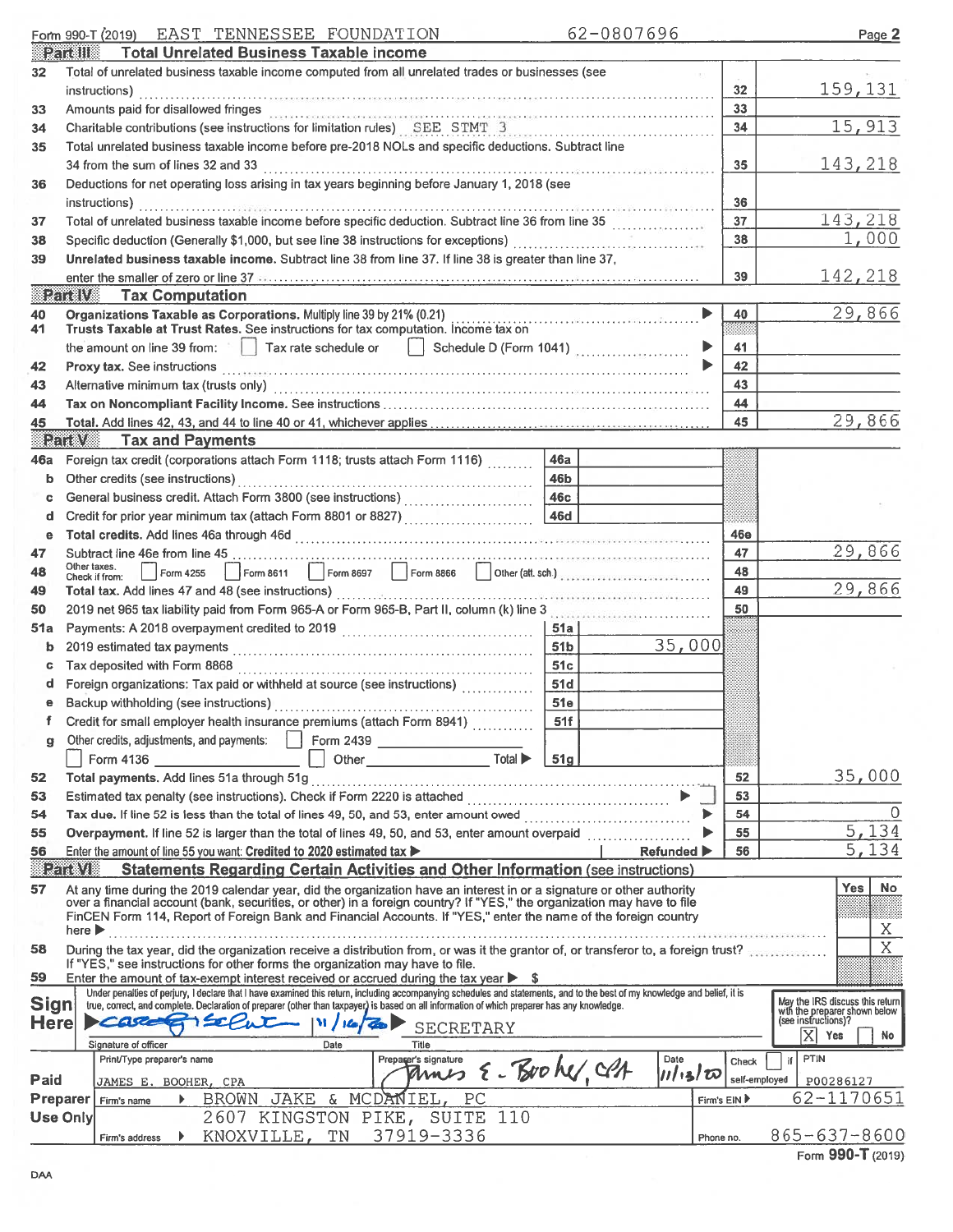|        | Form 990-T (2019) EAST TENNESSEE FOUNDATION                                                   |                                                 |       |             |                                                  | 62-0807696                                               |                |                                                          |            | Page 3 |
|--------|-----------------------------------------------------------------------------------------------|-------------------------------------------------|-------|-------------|--------------------------------------------------|----------------------------------------------------------|----------------|----------------------------------------------------------|------------|--------|
|        | Schedule A - Cost of Goods Sold. Enter method of inventory valuation $\blacktriangleright$    |                                                 |       |             |                                                  |                                                          |                |                                                          |            |        |
| 1      | Inventory at beginning of year                                                                | 1                                               |       | 6           |                                                  |                                                          | 6              |                                                          |            |        |
| 2      | Purchases                                                                                     | $\mathbf{2}$                                    |       | $7^{\circ}$ | Cost of goods sold. Subtract                     |                                                          |                |                                                          |            |        |
| 3      | Cost of labor                                                                                 |                                                 |       |             | line 6 from line 5. Enter here and               |                                                          |                |                                                          |            |        |
| 4a     | Additional sec. 263A costs                                                                    |                                                 |       |             | in Part I, line 2                                | .                                                        | $\overline{7}$ |                                                          |            |        |
|        |                                                                                               | 4a                                              |       | 8           | Do the rules of section 263A (with respect to    |                                                          |                |                                                          | <b>Yes</b> | No.    |
| b      | Other costs<br>(attach schedule)                                                              | 4b                                              |       |             | property produced or acquired for resale) apply  |                                                          |                |                                                          |            |        |
| 5      | Total. Add lines 1 through 4b                                                                 | 5                                               |       |             | to the organization?                             |                                                          |                |                                                          |            |        |
|        | Schedule C - Rent Income (From Real Property and Personal Property Leased With Real Property) |                                                 |       |             |                                                  |                                                          |                |                                                          |            |        |
|        | (see instructions)                                                                            |                                                 |       |             |                                                  |                                                          |                |                                                          |            |        |
|        | 1. Description of property                                                                    |                                                 |       |             |                                                  |                                                          |                |                                                          |            |        |
| (1)    | N/A                                                                                           |                                                 |       |             |                                                  |                                                          |                |                                                          |            |        |
| (2)    |                                                                                               |                                                 |       |             |                                                  |                                                          |                |                                                          |            |        |
| (3)    |                                                                                               |                                                 |       |             |                                                  |                                                          |                |                                                          |            |        |
| (4)    |                                                                                               |                                                 |       |             |                                                  |                                                          |                |                                                          |            |        |
|        |                                                                                               | 2. Rent received or accrued                     |       |             |                                                  |                                                          |                |                                                          |            |        |
|        | (a) From personal property (if the percentage of rent                                         |                                                 |       |             | (b) From real and personal property (if the      |                                                          |                | 3(a) Deductions directly connected with the income       |            |        |
|        | for personal property is more than 10% but not                                                |                                                 |       |             | percentage of rent for personal property exceeds |                                                          |                | in columns 2(a) and 2(b) (attach schedule)               |            |        |
|        | more than 50%)                                                                                |                                                 |       |             | 50% or if the rent is based on profit or income) |                                                          |                |                                                          |            |        |
| (1)    |                                                                                               |                                                 |       |             |                                                  |                                                          |                |                                                          |            |        |
| (2)    |                                                                                               |                                                 |       |             |                                                  |                                                          |                |                                                          |            |        |
| (3)    |                                                                                               |                                                 |       |             |                                                  |                                                          |                |                                                          |            |        |
| (4)    |                                                                                               |                                                 |       |             |                                                  |                                                          |                |                                                          |            |        |
| Total  |                                                                                               |                                                 | Total |             |                                                  | (b) Total deductions.                                    |                |                                                          |            |        |
|        | (c) Total income. Add totals of columns 2(a) and 2(b). Enter                                  |                                                 |       |             |                                                  | Enter here and on page 1,                                |                |                                                          |            |        |
|        | here and on page 1, Part I, line 6, column (A)                                                |                                                 |       |             |                                                  | Part I, line 6, column (B) $\blacktriangleright$         |                |                                                          |            |        |
|        | <b>Schedule E - Unrelated Debt-Financed Income (see instructions)</b>                         |                                                 |       |             |                                                  |                                                          |                |                                                          |            |        |
|        |                                                                                               |                                                 |       |             | 2. Gross income from or                          | 3. Deductions directly connected with or allocable to    |                |                                                          |            |        |
|        | 1. Description of debt-financed property                                                      |                                                 |       |             | allocable to debt-financed                       | debt-financed property                                   |                |                                                          |            |        |
|        |                                                                                               |                                                 |       |             | property                                         | (a) Straight line depreciation                           |                | (b) Other deductions                                     |            |        |
|        |                                                                                               |                                                 |       |             |                                                  | (attach schedule)                                        |                | (attach schedule)                                        |            |        |
| (1)    | N/A                                                                                           |                                                 |       |             |                                                  |                                                          |                |                                                          |            |        |
| (2)    |                                                                                               |                                                 |       |             |                                                  |                                                          |                |                                                          |            |        |
| (3)    |                                                                                               |                                                 |       |             |                                                  |                                                          |                |                                                          |            |        |
| (4)    |                                                                                               |                                                 |       |             |                                                  |                                                          |                |                                                          |            |        |
|        | 4. Amount of average<br>acquisition debt on or                                                | 5. Average adjusted basis<br>of or allocable to |       |             | 6. Column<br>4 divided                           | 7. Gross income reportable                               |                | 8. Allocable deductions<br>(column 6 x total of columns  |            |        |
|        | allocable to debt-financed                                                                    | debt-financed property                          |       |             | by column 5                                      | (column 2 x column 6)                                    |                | $3(a)$ and $3(b)$ )                                      |            |        |
|        | property (attach schedule)                                                                    | (attach schedule)                               |       |             |                                                  |                                                          |                |                                                          |            |        |
| (1)    |                                                                                               |                                                 |       |             | $\%$                                             |                                                          |                |                                                          |            |        |
| (2)    |                                                                                               |                                                 |       |             | $\%$                                             |                                                          |                |                                                          |            |        |
| (3)    |                                                                                               |                                                 |       |             | $\%$                                             |                                                          |                |                                                          |            |        |
| (4)    |                                                                                               |                                                 |       |             | $\frac{0}{c}$                                    |                                                          |                |                                                          |            |        |
|        |                                                                                               |                                                 |       |             |                                                  | Enter here and on page 1,<br>Part I, line 7, column (A). |                | Enter here and on page 1,<br>Part I, line 7, column (B). |            |        |
|        |                                                                                               |                                                 |       |             |                                                  |                                                          |                |                                                          |            |        |
| Totals |                                                                                               |                                                 |       |             |                                                  |                                                          |                |                                                          |            |        |
|        | Total dividends-received deductions included in column 8                                      |                                                 |       |             |                                                  | ▶                                                        |                |                                                          |            |        |

Form **990-T** (2019)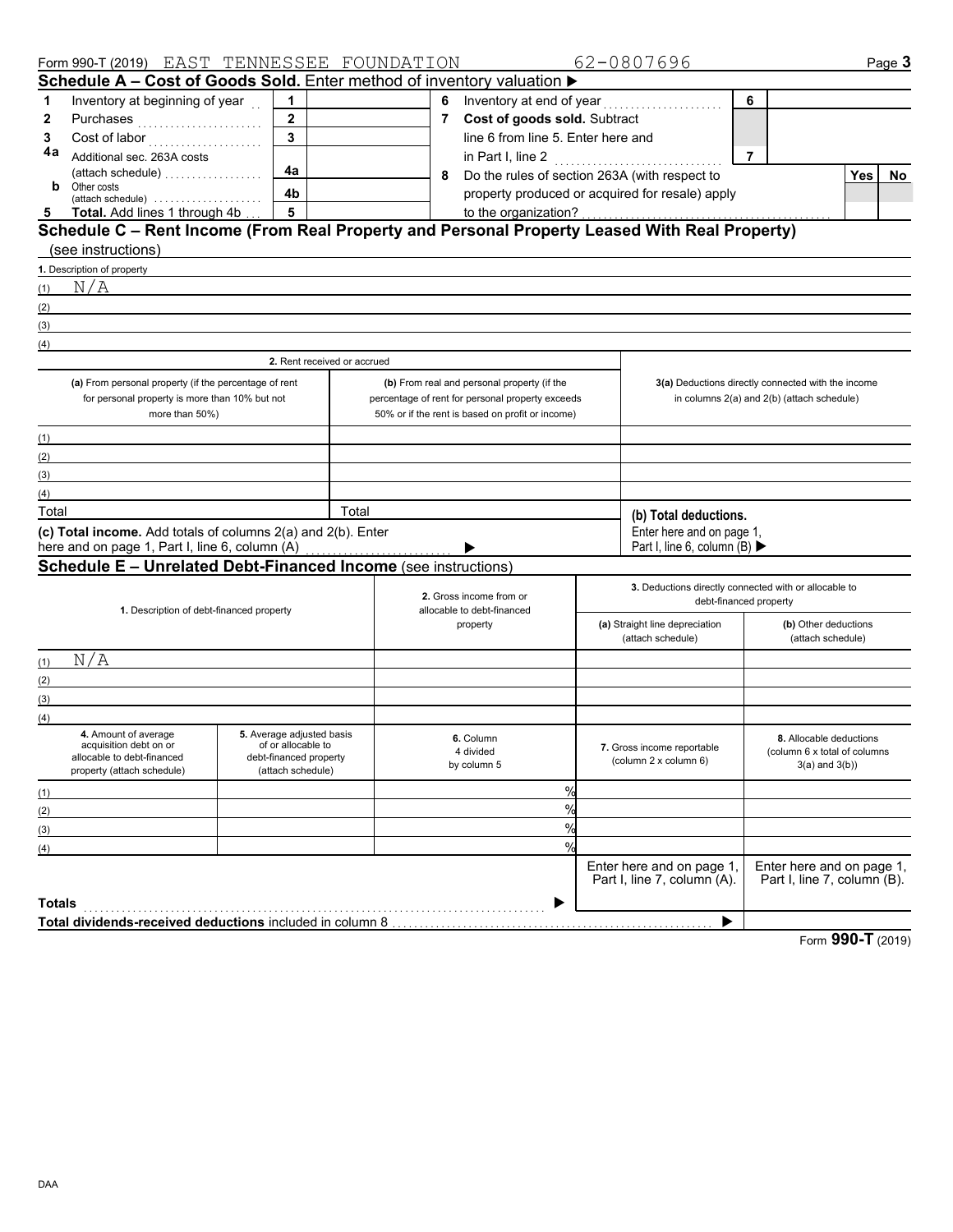| Form 990-T (2019) EAST TENNESSEE FOUNDATION                                                                                |                                                                       |                                                                                            |                         |                                                                                                                                       |                                        | 62-0807696                                                                   |                                                                                            |                                                                                           |  | Page 4                                                                                          |  |
|----------------------------------------------------------------------------------------------------------------------------|-----------------------------------------------------------------------|--------------------------------------------------------------------------------------------|-------------------------|---------------------------------------------------------------------------------------------------------------------------------------|----------------------------------------|------------------------------------------------------------------------------|--------------------------------------------------------------------------------------------|-------------------------------------------------------------------------------------------|--|-------------------------------------------------------------------------------------------------|--|
| Schedule F - Interest, Annuities, Royalties, and Rents From Controlled Organizations (see instructions)                    |                                                                       |                                                                                            |                         |                                                                                                                                       |                                        |                                                                              |                                                                                            |                                                                                           |  |                                                                                                 |  |
| 1. Name of controlled<br>organization                                                                                      |                                                                       | 2. Employer<br>identification number                                                       |                         | <b>Exempt Controlled Organizations</b><br>3. Net unrelated income<br>(loss) (see instructions)                                        |                                        | 4. Total of specified<br>payments made                                       |                                                                                            | 5. Part of column 4 that is<br>included in the controlling<br>organization's gross income |  | 6. Deductions directly<br>connected with income<br>in column 5                                  |  |
| (1) N/A                                                                                                                    |                                                                       |                                                                                            |                         |                                                                                                                                       |                                        |                                                                              |                                                                                            |                                                                                           |  |                                                                                                 |  |
| (2)                                                                                                                        |                                                                       |                                                                                            |                         |                                                                                                                                       |                                        |                                                                              |                                                                                            |                                                                                           |  |                                                                                                 |  |
| (3)                                                                                                                        |                                                                       |                                                                                            |                         |                                                                                                                                       |                                        |                                                                              |                                                                                            |                                                                                           |  |                                                                                                 |  |
| (4)                                                                                                                        |                                                                       |                                                                                            |                         |                                                                                                                                       |                                        |                                                                              |                                                                                            |                                                                                           |  |                                                                                                 |  |
| Nonexempt Controlled Organizations                                                                                         |                                                                       |                                                                                            |                         |                                                                                                                                       |                                        |                                                                              |                                                                                            |                                                                                           |  |                                                                                                 |  |
| 7. Taxable Income                                                                                                          |                                                                       | (loss) (see instructions)                                                                  | 8. Net unrelated income |                                                                                                                                       | 9. Total of specified<br>payments made |                                                                              | 10. Part of column 9 that is<br>included in the controlling<br>organization's gross income |                                                                                           |  | 11. Deductions directly<br>connected with income in<br>column 10                                |  |
| (1)                                                                                                                        |                                                                       |                                                                                            |                         |                                                                                                                                       |                                        |                                                                              |                                                                                            |                                                                                           |  |                                                                                                 |  |
| (2)                                                                                                                        |                                                                       |                                                                                            |                         |                                                                                                                                       |                                        |                                                                              |                                                                                            |                                                                                           |  |                                                                                                 |  |
| (3)<br><u> 1989 - Johann Stein, Amerikaansk politiker (</u>                                                                |                                                                       |                                                                                            |                         |                                                                                                                                       |                                        |                                                                              |                                                                                            |                                                                                           |  |                                                                                                 |  |
| (4)                                                                                                                        |                                                                       |                                                                                            |                         |                                                                                                                                       |                                        |                                                                              |                                                                                            |                                                                                           |  |                                                                                                 |  |
| Totals                                                                                                                     |                                                                       |                                                                                            |                         |                                                                                                                                       |                                        |                                                                              |                                                                                            | Add columns 5 and 10.<br>Enter here and on page 1,<br>Part I, line 8, column (A).         |  | Add columns 6 and 11.<br>Enter here and on page 1,<br>Part I, line 8, column (B).               |  |
| <u>Schedule G – Investment Income of a Section 501(c)(7), (9), or (17) Organization (see instructions)</u>                 |                                                                       |                                                                                            |                         |                                                                                                                                       |                                        |                                                                              |                                                                                            |                                                                                           |  |                                                                                                 |  |
| 1. Description of income                                                                                                   | 2. Amount of income                                                   | 3. Deductions<br>directly connected<br>(attach schedule)                                   |                         |                                                                                                                                       |                                        | 4. Set-asides<br>(attach schedule)                                           |                                                                                            | 5. Total deductions<br>and set-asides (col. 3<br>plus col.4)                              |  |                                                                                                 |  |
| $(1)$ $N/A$                                                                                                                |                                                                       |                                                                                            |                         |                                                                                                                                       |                                        |                                                                              |                                                                                            |                                                                                           |  |                                                                                                 |  |
| (2)                                                                                                                        |                                                                       |                                                                                            |                         |                                                                                                                                       |                                        |                                                                              |                                                                                            |                                                                                           |  |                                                                                                 |  |
| (3)<br><u> 1989 - Johann Barn, mars ann an t-Amhair an t-Amhair an t-Amhair an t-Amhair an t-Amhair an t-Amhair an t-A</u> |                                                                       |                                                                                            |                         |                                                                                                                                       |                                        |                                                                              |                                                                                            |                                                                                           |  |                                                                                                 |  |
| (4)                                                                                                                        |                                                                       |                                                                                            |                         |                                                                                                                                       |                                        |                                                                              |                                                                                            |                                                                                           |  |                                                                                                 |  |
| Totals                                                                                                                     |                                                                       | Enter here and on page 1,<br>Part I, line 9, column (A).                                   |                         |                                                                                                                                       |                                        |                                                                              |                                                                                            |                                                                                           |  | Enter here and on page 1,<br>Part I, line 9, column (B).                                        |  |
| Schedule I - Exploited Exempt Activity Income, Other Than Advertising Income (see instructions)                            |                                                                       |                                                                                            |                         |                                                                                                                                       |                                        |                                                                              |                                                                                            |                                                                                           |  |                                                                                                 |  |
|                                                                                                                            |                                                                       |                                                                                            |                         |                                                                                                                                       |                                        |                                                                              |                                                                                            |                                                                                           |  |                                                                                                 |  |
| 1. Description of exploited activity                                                                                       | 2. Gross<br>unrelated<br>business income<br>from trade or<br>business | 3. Expenses<br>directly<br>connected with<br>production of<br>unrelated<br>business income |                         | 4. Net income (loss)<br>from unrelated trade<br>or business (column<br>2 minus column 3).<br>If a gain, compute<br>cols. 5 through 7. |                                        | 5. Gross income<br>from activity that<br>is not unrelated<br>business income |                                                                                            | 6. Expenses<br>attributable to<br>column 5                                                |  | 7. Excess exempt<br>expenses<br>(column 6 minus<br>column 5, but not<br>more than<br>column 4). |  |
| $(1)$ N/A                                                                                                                  |                                                                       |                                                                                            |                         |                                                                                                                                       |                                        |                                                                              |                                                                                            |                                                                                           |  |                                                                                                 |  |
| (2)                                                                                                                        |                                                                       |                                                                                            |                         |                                                                                                                                       |                                        |                                                                              |                                                                                            |                                                                                           |  |                                                                                                 |  |
| (3)                                                                                                                        |                                                                       |                                                                                            |                         |                                                                                                                                       |                                        |                                                                              |                                                                                            |                                                                                           |  |                                                                                                 |  |
| (4)                                                                                                                        |                                                                       |                                                                                            |                         |                                                                                                                                       |                                        |                                                                              |                                                                                            |                                                                                           |  |                                                                                                 |  |
| <b>Totals</b>                                                                                                              | Enter here and on<br>page 1, Part I,<br>line 10, col. (A).            | Enter here and on<br>page 1, Part I,<br>line 10, col. (B).                                 |                         |                                                                                                                                       |                                        |                                                                              |                                                                                            |                                                                                           |  | Enter here and<br>on page 1,<br>Part II, line 25.                                               |  |
| <b>Schedule J - Advertising Income (see instructions)</b>                                                                  |                                                                       |                                                                                            |                         |                                                                                                                                       |                                        |                                                                              |                                                                                            |                                                                                           |  |                                                                                                 |  |
| Income From Periodicals Reported on a Consolidated Basis<br>Part I                                                         |                                                                       |                                                                                            |                         |                                                                                                                                       |                                        |                                                                              |                                                                                            |                                                                                           |  |                                                                                                 |  |
| 1. Name of periodical                                                                                                      | 2. Gross<br>advertising<br>income                                     | 3. Direct<br>advertising costs                                                             |                         | 4. Advertising<br>gain or (loss) (col.<br>2 minus col. 3). If<br>a gain, compute<br>cols. 5 through 7.                                |                                        | 5. Circulation<br>income                                                     |                                                                                            | 6. Readership<br>costs                                                                    |  | 7. Excess readership<br>costs (column 6<br>minus column 5, but<br>not more than<br>column 4).   |  |
| $(1)$ N/A                                                                                                                  |                                                                       |                                                                                            |                         |                                                                                                                                       |                                        |                                                                              |                                                                                            |                                                                                           |  |                                                                                                 |  |
| (2)                                                                                                                        |                                                                       |                                                                                            |                         |                                                                                                                                       |                                        |                                                                              |                                                                                            |                                                                                           |  |                                                                                                 |  |
| (3)                                                                                                                        |                                                                       |                                                                                            |                         |                                                                                                                                       |                                        |                                                                              |                                                                                            |                                                                                           |  |                                                                                                 |  |
| (4)                                                                                                                        |                                                                       |                                                                                            |                         |                                                                                                                                       |                                        |                                                                              |                                                                                            |                                                                                           |  |                                                                                                 |  |
| Totals (carry to Part II, line (5))                                                                                        |                                                                       |                                                                                            |                         |                                                                                                                                       |                                        |                                                                              |                                                                                            |                                                                                           |  |                                                                                                 |  |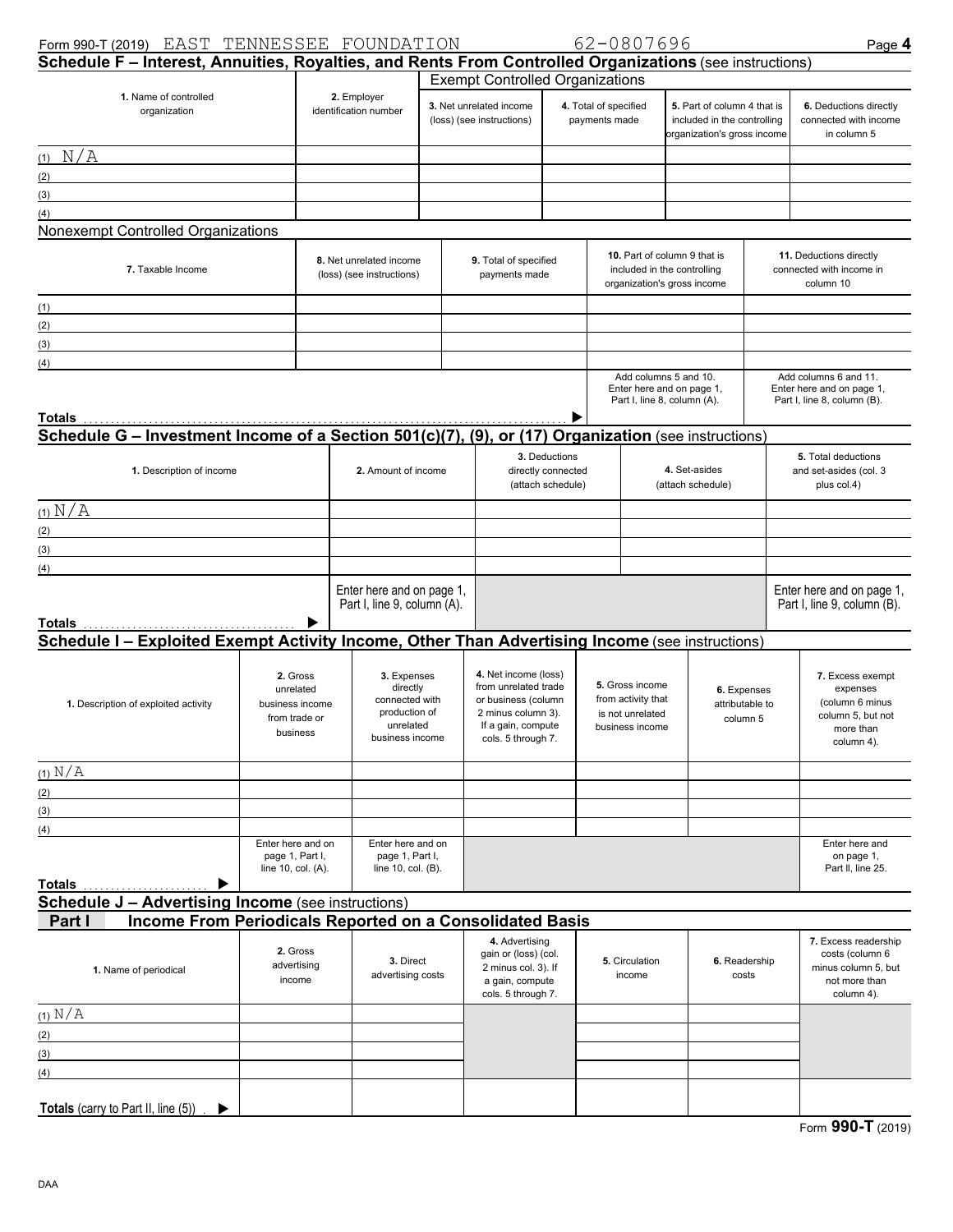| Form 990-T (2019) EAST TENNESSEE FOUNDATION                                       |                                                            |                                                            |          |                                                                                                        | 62-0807696               |                                              |                        | Page 5                                                                                                       |
|-----------------------------------------------------------------------------------|------------------------------------------------------------|------------------------------------------------------------|----------|--------------------------------------------------------------------------------------------------------|--------------------------|----------------------------------------------|------------------------|--------------------------------------------------------------------------------------------------------------|
| Part II                                                                           |                                                            |                                                            |          |                                                                                                        |                          |                                              |                        | Income From Periodicals Reported on a Separate Basis (For each periodical listed in Part II, fill in columns |
| 2 through 7 on a line-by-line basis.)                                             |                                                            |                                                            |          |                                                                                                        |                          |                                              |                        |                                                                                                              |
| 1. Name of periodical                                                             | 2. Gross<br>advertising<br>income                          | 3. Direct<br>advertising costs                             |          | 4. Advertising<br>gain or (loss) (col.<br>2 minus col. 3). If<br>a gain, compute<br>cols. 5 through 7. | 5. Circulation<br>income |                                              | 6. Readership<br>costs | 7. Excess readership<br>costs (column 6<br>minus column 5, but<br>not more than<br>column 4).                |
| $(1)$ N/A                                                                         |                                                            |                                                            |          |                                                                                                        |                          |                                              |                        |                                                                                                              |
| (2)                                                                               |                                                            |                                                            |          |                                                                                                        |                          |                                              |                        |                                                                                                              |
| (3)                                                                               |                                                            |                                                            |          |                                                                                                        |                          |                                              |                        |                                                                                                              |
| (4)                                                                               |                                                            |                                                            |          |                                                                                                        |                          |                                              |                        |                                                                                                              |
| <b>Totals from Part I</b>                                                         |                                                            |                                                            |          |                                                                                                        |                          |                                              |                        |                                                                                                              |
|                                                                                   | Enter here and on<br>page 1, Part I,<br>line 11, col. (A). | Enter here and on<br>page 1, Part I,<br>line 11, col. (B). |          |                                                                                                        |                          |                                              |                        | Enter here and<br>on page 1,<br>Part II. line 26.                                                            |
| <b>Totals, Part II (lines 1-5)</b>                                                |                                                            |                                                            |          |                                                                                                        |                          |                                              |                        |                                                                                                              |
| Schedule K - Compensation of Officers, Directors, and Trustees (see instructions) |                                                            |                                                            |          |                                                                                                        |                          |                                              |                        |                                                                                                              |
| 1. Name                                                                           |                                                            |                                                            | 2. Title |                                                                                                        |                          | 3. Percent of<br>time devoted to<br>business |                        | 4. Compensation attributable to<br>unrelated business                                                        |
| N/A                                                                               |                                                            |                                                            |          |                                                                                                        |                          | $\frac{0}{0}$                                |                        |                                                                                                              |
| (2)                                                                               |                                                            |                                                            |          |                                                                                                        |                          | $\frac{0}{0}$                                |                        |                                                                                                              |

(4) **Total.** Enter here and on page 1, Part ll, line 14

(3)

Form **990-T** (2019)

 $\blacktriangleright$ 

% %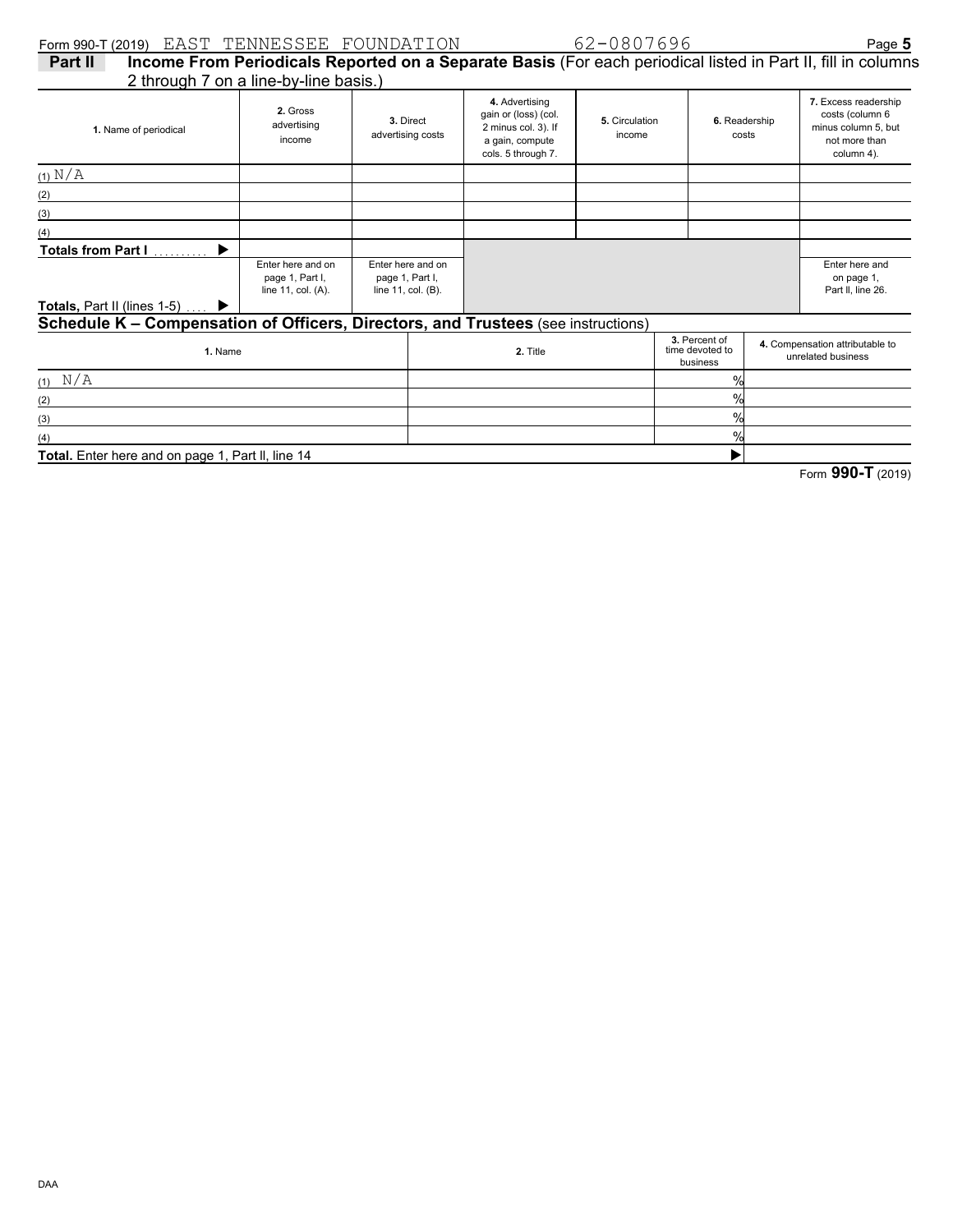|    | (Form 990-T)                                         |                                                                                                                                                                                                                                | <b>Unrelated Trade or Business</b>                                        | 2019           |            |                                |                 |                              |  |  |
|----|------------------------------------------------------|--------------------------------------------------------------------------------------------------------------------------------------------------------------------------------------------------------------------------------|---------------------------------------------------------------------------|----------------|------------|--------------------------------|-----------------|------------------------------|--|--|
|    |                                                      |                                                                                                                                                                                                                                | For calendar year 2019 or other tax year beginning [1] year to and ending |                |            |                                |                 |                              |  |  |
|    | Department of the Treasury                           |                                                                                                                                                                                                                                | Go to www.irs.gov/Form990T for instructions and the latest information.   |                |            | Open to Public Inspection for  |                 |                              |  |  |
|    | Internal Revenue Service<br>Name of the organization | Do not enter SSN numbers on this form as it may be made public if your organization is a 501(c)(3).                                                                                                                            |                                                                           |                |            | Employer identification number |                 | 501(c)(3) Organizations Only |  |  |
|    |                                                      | EAST TENNESSEE FOUNDATION                                                                                                                                                                                                      |                                                                           |                |            | 62-0807696                     |                 |                              |  |  |
|    |                                                      | Unrelated Business Activity Code (see instructions) $\blacktriangleright$ 621610                                                                                                                                               |                                                                           |                |            |                                |                 |                              |  |  |
|    |                                                      | Describe the unrelated trade or business ▶ CHOICES IN SENIOR CARE, LLC                                                                                                                                                         |                                                                           |                |            |                                |                 |                              |  |  |
|    | Part I                                               | <b>Unrelated Trade or Business Income</b>                                                                                                                                                                                      |                                                                           |                | (A) Income | (B) Expenses                   |                 | (C) Net                      |  |  |
| 1a | Gross receipts or sales                              |                                                                                                                                                                                                                                |                                                                           |                |            |                                |                 |                              |  |  |
| b  |                                                      | Less returns and allowances                                                                                                                                                                                                    | <b>c</b> Balance $\ldots$ $\blacktriangleright$                           | 1c             |            |                                |                 |                              |  |  |
| 2  |                                                      |                                                                                                                                                                                                                                |                                                                           | $\mathbf{2}$   |            |                                |                 |                              |  |  |
| 3  | Gross profit. Subtract line 2 from line 1c           |                                                                                                                                                                                                                                |                                                                           | $\mathbf{3}$   |            |                                |                 |                              |  |  |
| 4a |                                                      |                                                                                                                                                                                                                                |                                                                           | 4a             |            |                                |                 |                              |  |  |
| b  |                                                      | Net gain (loss) (Form 4797, Part II, line 17) (attach Form 4797)                                                                                                                                                               |                                                                           | 4b             |            |                                |                 |                              |  |  |
| c  | Capital loss deduction for trusts                    |                                                                                                                                                                                                                                |                                                                           | 4 <sub>c</sub> |            |                                |                 |                              |  |  |
| 5  |                                                      |                                                                                                                                                                                                                                |                                                                           | 5              | 9,511      |                                |                 | 9,511                        |  |  |
| 6  | Rent income (Schedule C)                             |                                                                                                                                                                                                                                |                                                                           | 6              |            |                                |                 |                              |  |  |
| 7  |                                                      |                                                                                                                                                                                                                                |                                                                           | $\overline{7}$ |            |                                |                 |                              |  |  |
| 8  |                                                      | Interest, annuities, royalties, and rents from a controlled                                                                                                                                                                    |                                                                           | 8              |            |                                |                 |                              |  |  |
| 9  |                                                      | Investment income of a section $501(c)(7)$ , (9), or (17)                                                                                                                                                                      |                                                                           | 9              |            |                                |                 |                              |  |  |
| 10 |                                                      |                                                                                                                                                                                                                                |                                                                           | 10             |            |                                |                 |                              |  |  |
| 11 | Advertising income (Schedule J)                      |                                                                                                                                                                                                                                |                                                                           | 11             |            |                                |                 |                              |  |  |
| 12 |                                                      | Other income (See instructions; attach schedule)                                                                                                                                                                               |                                                                           | 12             |            |                                |                 |                              |  |  |
| 13 |                                                      |                                                                                                                                                                                                                                |                                                                           | 13             | 9,511      |                                |                 | 9,511                        |  |  |
|    | Part II                                              | Deductions Not Taken Elsewhere (See instructions for limitations on deductions.) (Deductions must be directly<br>connected with the unrelated business income.)                                                                |                                                                           |                |            |                                |                 |                              |  |  |
| 14 |                                                      |                                                                                                                                                                                                                                |                                                                           |                |            |                                | 14              |                              |  |  |
| 15 | Salaries and wages                                   |                                                                                                                                                                                                                                |                                                                           |                |            |                                | 15              |                              |  |  |
| 16 |                                                      | Repairs and maintenance <i>communications</i> and maintenance and maintenance and maintenance and maintenance                                                                                                                  |                                                                           |                |            |                                | 16              |                              |  |  |
| 17 | Bad debts                                            |                                                                                                                                                                                                                                |                                                                           |                |            |                                | 17              |                              |  |  |
| 18 |                                                      | Interest (attach schedule) (see instructions)                                                                                                                                                                                  |                                                                           |                |            |                                | 18              |                              |  |  |
| 19 |                                                      |                                                                                                                                                                                                                                |                                                                           |                |            |                                | 19              |                              |  |  |
| 20 | Depreciation (attach Form 4562)                      |                                                                                                                                                                                                                                |                                                                           |                | 20         |                                |                 |                              |  |  |
| 21 |                                                      |                                                                                                                                                                                                                                |                                                                           |                | 21a        |                                | 21 <sub>b</sub> |                              |  |  |
| 22 | Depletion                                            |                                                                                                                                                                                                                                |                                                                           |                |            |                                | 22              |                              |  |  |
| 23 |                                                      | Contributions to deferred compensation plans [11] Contribution of the deferred compensation plans [11] Contributions to deferred compensation plans [11] All and the state of the state of the state of the state of the state |                                                                           |                |            |                                | 23              |                              |  |  |
| 24 | Employee benefit programs                            |                                                                                                                                                                                                                                |                                                                           |                |            |                                | 24              |                              |  |  |
| 25 |                                                      |                                                                                                                                                                                                                                |                                                                           |                |            |                                | 25              |                              |  |  |
| 26 |                                                      |                                                                                                                                                                                                                                |                                                                           |                |            |                                | 26              |                              |  |  |
| 27 | Other deductions (attach schedule)                   |                                                                                                                                                                                                                                |                                                                           |                |            |                                | 27              |                              |  |  |
| 28 |                                                      | Total deductions. Add lines 14 through 27                                                                                                                                                                                      |                                                                           |                |            |                                | 28              |                              |  |  |
| 29 |                                                      | Unrelated business taxable income before net operating loss deduction. Subtract line 28 from line 13                                                                                                                           |                                                                           |                |            |                                | 29              | 9,511                        |  |  |
| 30 | instructions)                                        | Deduction for net operating loss arising in tax years beginning on or after January 1, 2018 (see                                                                                                                               |                                                                           |                |            |                                | 30              |                              |  |  |
| 31 |                                                      | Unrelated business taxable income. Subtract line 30 from line 29 [11] [11] Unrelated business taxable income. Subtract line 30 from line 29 [11] [11] $\cdot$                                                                  |                                                                           |                |            |                                | 31              | 9,511                        |  |  |

**SCHEDULE M Unrelated Business Taxable Income from an** 

**For Paperwork Reduction Act Notice, see instructions.** Schedule M (Form 990-T) 2019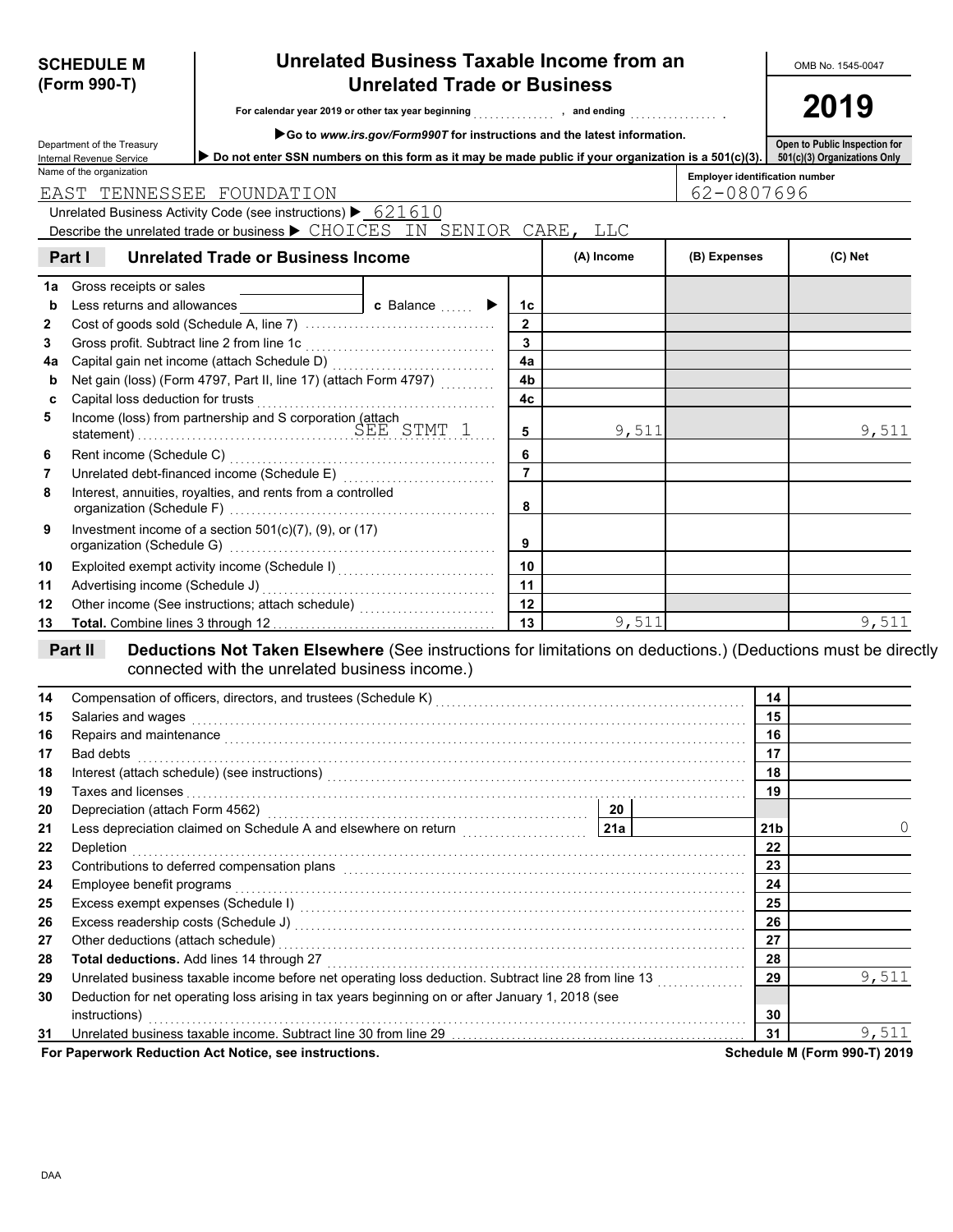| Department of the Treasury<br>Do not enter SSN numbers on this form as it may be made public if your organization is a 501(c)(3). 501(c)(3) Organizations Only<br>Internal Revenue Service                                                                 |                 |            |                                       | Open to Public Inspection for |
|------------------------------------------------------------------------------------------------------------------------------------------------------------------------------------------------------------------------------------------------------------|-----------------|------------|---------------------------------------|-------------------------------|
| Name of the organization                                                                                                                                                                                                                                   |                 |            | <b>Employer identification number</b> |                               |
| EAST TENNESSEE FOUNDATION                                                                                                                                                                                                                                  |                 |            | 62-0807696                            |                               |
| Unrelated Business Activity Code (see instructions) ▶ 525990                                                                                                                                                                                               |                 |            |                                       |                               |
| Describe the unrelated trade or business ▶ AGGREGATE TIFF INCOME                                                                                                                                                                                           |                 |            |                                       |                               |
| Part I<br><b>Unrelated Trade or Business Income</b>                                                                                                                                                                                                        |                 | (A) Income | (B) Expenses                          | $(C)$ Net                     |
| Gross receipts or sales<br>1a                                                                                                                                                                                                                              |                 |            |                                       |                               |
| c Balance  ▶<br>b                                                                                                                                                                                                                                          | 1c              |            |                                       |                               |
| 2                                                                                                                                                                                                                                                          | $\overline{2}$  |            |                                       |                               |
| Gross profit. Subtract line 2 from line 1c<br>3                                                                                                                                                                                                            | $\overline{3}$  |            |                                       |                               |
| 4a                                                                                                                                                                                                                                                         | 4a              |            |                                       |                               |
| Net gain (loss) (Form 4797, Part II, line 17) (attach Form 4797)<br>b                                                                                                                                                                                      | 4b              |            |                                       |                               |
| Capital loss deduction for trusts<br>c                                                                                                                                                                                                                     | 4c              |            |                                       |                               |
| Income (loss) from partnership and S corporation (attach<br>statement) SEE STMT 2<br>5                                                                                                                                                                     | 5               | $-51,294$  |                                       | $-51,294$                     |
| Rent income (Schedule C)<br>6                                                                                                                                                                                                                              | 6               |            |                                       |                               |
| 7                                                                                                                                                                                                                                                          | $\overline{7}$  |            |                                       |                               |
| Interest, annuities, royalties, and rents from a controlled<br>8                                                                                                                                                                                           | 8               |            |                                       |                               |
| Investment income of a section $501(c)(7)$ , (9), or (17)<br>9                                                                                                                                                                                             | 9               |            |                                       |                               |
| Exploited exempt activity income (Schedule I)<br>10                                                                                                                                                                                                        | 10              |            |                                       |                               |
| Advertising income (Schedule J)<br>11                                                                                                                                                                                                                      | 11              |            |                                       |                               |
| Other income (See instructions; attach schedule)<br>12                                                                                                                                                                                                     | $\overline{12}$ |            |                                       |                               |
| 13                                                                                                                                                                                                                                                         | $\overline{13}$ | $-51,294$  |                                       | $-51, 294$                    |
| Deductions Not Taken Elsewhere (See instructions for limitations on deductions.) (Deductions must be directly<br>Part II<br>connected with the unrelated business income.)<br>14                                                                           |                 |            | 14                                    |                               |
| Compensation of officers, directors, and trustees (Schedule K) [11] Compensation (11] Compensation of officers, directors, and trustees (Schedule K) [11] Compensation (11] Competition (11] Competition (11] Competition (11]<br>Salaries and wages<br>15 |                 |            | 15                                    |                               |
| 16                                                                                                                                                                                                                                                         |                 |            | 16                                    |                               |
| Repairs and maintenance <b>communications</b> and all the contract of the contract of the contract of the contract of the contract of the contract of the contract of the contract of the contract of the contract of the contract<br>Bad debts<br>17      |                 |            | 17                                    |                               |
| 18                                                                                                                                                                                                                                                         |                 |            | 18                                    |                               |
| 19<br>Taxes and licenses with a construction of the construction of the construction of the construction of the construction of the construction of the construction of the construction of the construction of the construction of                        |                 |            | 19                                    |                               |
| 20                                                                                                                                                                                                                                                         |                 | 20         |                                       |                               |
| Less depreciation claimed on Schedule A and elsewhere on return<br>21                                                                                                                                                                                      |                 | 21a        | 21 <sub>b</sub>                       | 0                             |
| Depletion<br>22                                                                                                                                                                                                                                            |                 |            | 22                                    |                               |
| Contributions to deferred compensation plans entertainment contracts and contributions to deferred compensation plans<br>23                                                                                                                                |                 |            |                                       | 23                            |
| 24<br>Employee benefit programs                                                                                                                                                                                                                            |                 |            | 24                                    |                               |
| Excess exempt expenses (Schedule I) Material Contract Constant Contract Constant Constant Constant Constant Co<br>25                                                                                                                                       |                 |            | 25                                    |                               |
| 26                                                                                                                                                                                                                                                         |                 |            | 26                                    |                               |
| Other deductions (attach schedule)<br>27                                                                                                                                                                                                                   |                 |            | 27                                    |                               |
| Total deductions. Add lines 14 through 27<br>28                                                                                                                                                                                                            |                 |            | 28                                    |                               |
| Unrelated business taxable income before net operating loss deduction. Subtract line 28 from line 13<br>29                                                                                                                                                 |                 |            | 29                                    | $-51,294$                     |
| Deduction for net operating loss arising in tax years beginning on or after January 1, 2018 (see<br>30                                                                                                                                                     |                 |            |                                       |                               |
| instructions)                                                                                                                                                                                                                                              |                 |            | 30                                    |                               |
| Unrelated business taxable income. Subtract line 30 from line 29 [11] Conservation and the business taxable income. Subtract line 30 from line 29<br>31                                                                                                    |                 |            |                                       |                               |
|                                                                                                                                                                                                                                                            |                 |            | 31                                    | $-51,294$                     |

# **SCHEDULE M Unrelated Business Taxable Income from an Unrelated Trade or Business**

**For calendar year 2019 or other tax year beginning** . . . . . . . . . . . . . . . **, and ending** . . . . . . . . . . . . . . . . **.**

**Go to** *www.irs.gov/Form990T* **for instructions and the latest information.**

**2019**

**(Form 990-T)**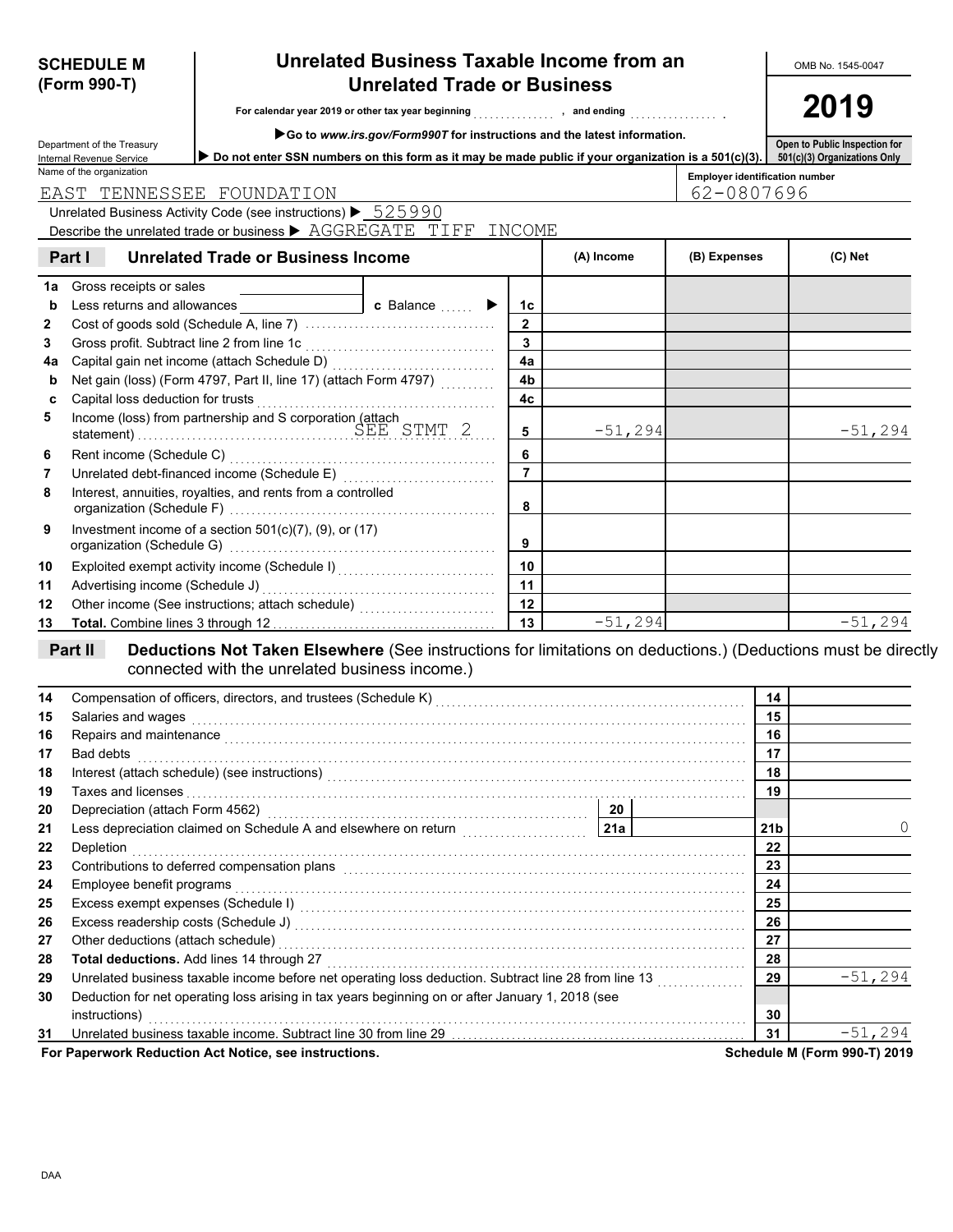# 62-0807696 **Federal Statements**

# **Statement 1 - Form 990-T, Part I, Line 5 - Income (Loss) from Partnerships or S-Corps**

| Name of Partnership or S-Corp | Gross<br>Income | Direct<br>Deductions (Part. only) | <b>Net</b><br>Income |
|-------------------------------|-----------------|-----------------------------------|----------------------|
| FIRST NATIONAL BANK OF ONEIDA | 160,012         |                                   | 160,012              |
| TOTAL                         | 160,012         |                                   | 160,012              |

### **Statement 2 - Form 990-T, Part II, Line 28 - Other Deductions**

| Description       | Amount |       |  |  |
|-------------------|--------|-------|--|--|
| PROFESSIONAL FEES |        | 3,039 |  |  |
| TOTAL             |        | 3,039 |  |  |

# **Statement 3 - Form 990-T, Part III, Line 34 - Charitable Contributions**

| <b>Description</b>              | Amount  |
|---------------------------------|---------|
| CURRENT YEAR CONTRIBUTIONS      | 44,500  |
| PRIOR YEAR CONTRIBUTIONS        | 436,254 |
| TOTAL CONTRIBUTIONS AVAILABLE   | 480,754 |
| LESS: CONTRIBUTIONS DISSALLOWED | 464,841 |
| TOTAL DEDUCTION ALLOWED         | 15,913  |